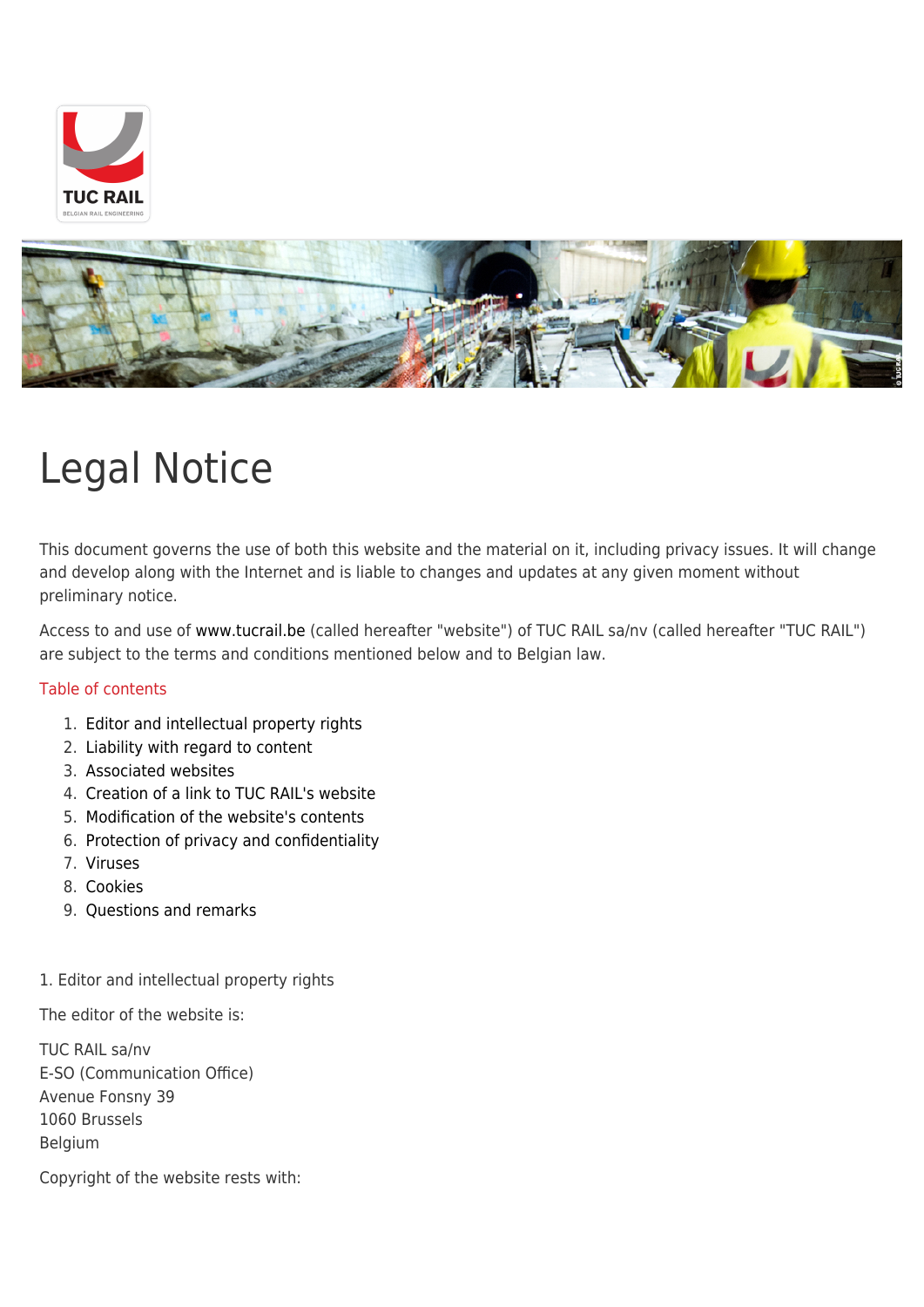TUC RAIL sa/nv Avenue Fonsny 39 1060 Brussels Belgium All rights reserved in all countries

Copyright or all other intellectual property rights relating to texts, images, audio files, software or other material on this website rest with TUC RAIL or belong to other related copyright owners. Subsidiaries or associated companies mentioned, include all members of the Belgian Railways.

You have the right to browse this website, reproduce part of it in print, download it onto another medium and distribute its content, but solely with non-commercial intentions, for educational reasons and for personal use only and provided that the copyright notice "© TUC RAIL sa/nv" is mentioned/added. Said copyright notice should appear on all reproduced material.

No part of the website may be sold and/or distributed with the purpose of financial benefit. No part of the website may be altered and/or incorporated in another document, publication or on another website, in whatever form. No other licence or right will be granted to the user.

Brand names and logos displayed on the website are the property of TUC RAIL. You are not entitled to use these without preliminary written consent from TUC RAIL. Also, the illicit use of any of these brands or logos is forbidden.

# 2. Liability with regard to content

TUC RAIL has taken the utmost care in setting up this website. The information published on it is given in good faith and its only goal is to provide the public with general insight on TUC RAIL and its activities. Information given can be regarded only as a reliable source for a specific area and no proof or guarantee is given regarding the validity or the scope of the information published.

Neither TUC RAIL, nor its associated companies, managers or staff may be held responsible in case of loss, destruction or expenditure following access and/or use of this website or another site associated with it, comprising, in a non-limitative way, loss of profit, indirect or fortuitous loss, or loss as a result of using this website.

# 3. Associated websites

On this website you will find links to other websites. TUC RAIL relinquishes all responsibility with regard to their contents and privacy policies. Inclusion of these links does not imply any implicit approval from TUC RAIL. When visiting these websites it is possible to return to TUC RAIL's website at all times by clicking on the "Back" button.

# 4. Creation of a link to TUC RAIL's website

Anybody wanting to create a link to TUC RAIL's website needs the company's preliminary consent in writing. Applications should be e-mailed to TUC RAIL at the following address: [communication@tucrail.be](mailto:communication@tucrail.be).

TUC RAIL has the right at all times to prohibit creation of such links to its website and/or to demand withdrawal of such links, even if preliminary consent was given at the time of their creation.